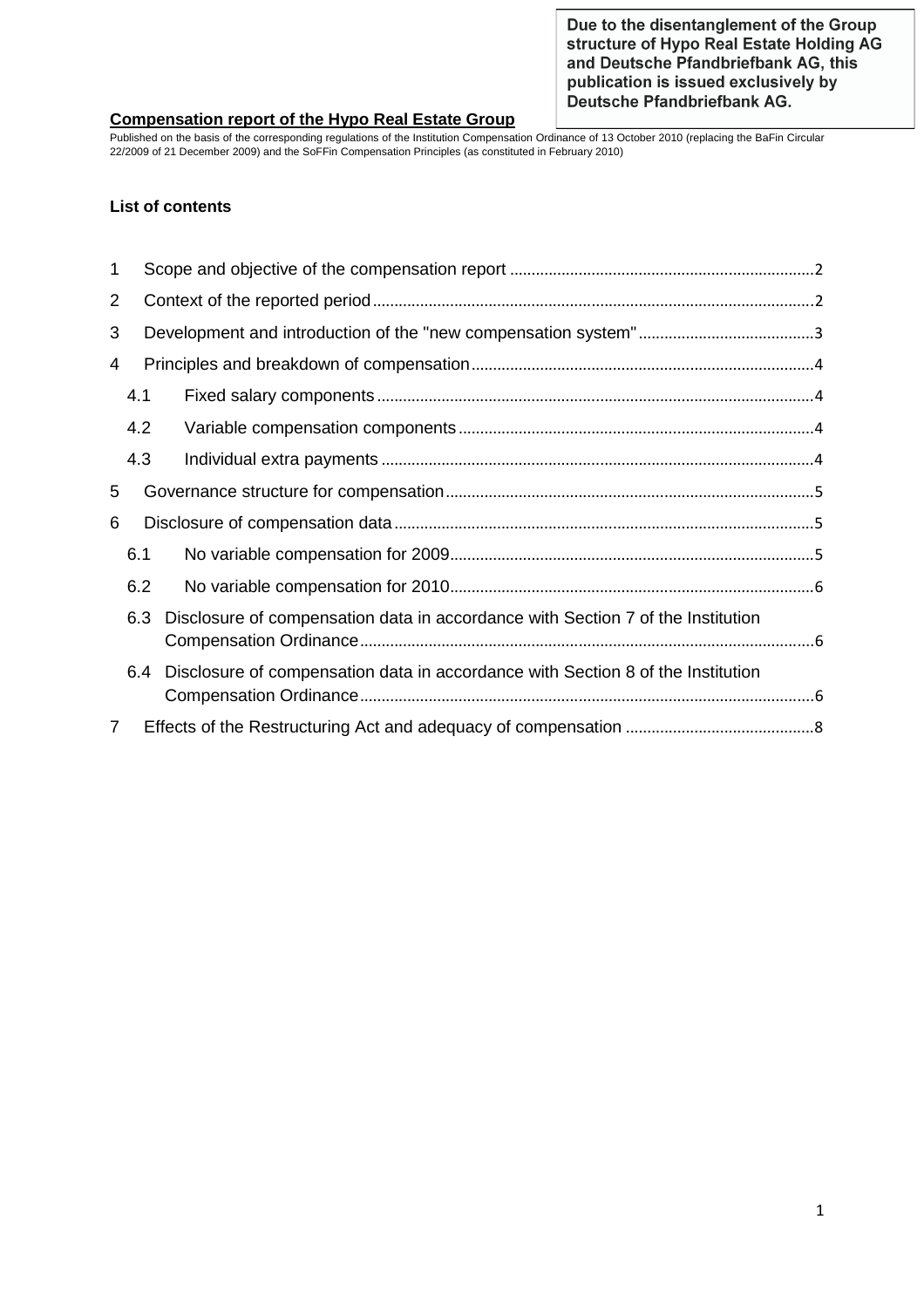# **1 Scope and objective of the compensation report**

This report has been prepared by the Compensation Committee of Hypo Real Estate Holding AG and Deutsche Pfandbriefbank AG on the basis of the Institution Compensation Ordinance of 13 October 2010 (replacing the BaFin Circular 22/2009 of 21 December 2009) and the SoFFin Compensation Principles (as constituted in February 2010).

The compensation report covers the compensation of executive directors of the management boards, managers and employees of Hypo Real Estate AG and subordinate companies ("HRE Group") for the financial years 2009 and 2010.

The Compensation Committee has assessed the appropriateness of the structuring of the compensation systems and submits the following report.

The disclosure requirements of sections 7 and 8 of the Institution Compensation Ordinance are met by and through the publication of this report.

# **2 Context of the reported period**

In the HRE Group the years 2009 and 2010 were characterised by stabilisation measures and strategic repositioning of the Group. The transfer of non-strategic assets to FMS Wertmanagement and the introduction of the new compensation system at the end of 2010 were major milestones as part of this restructuring process.

In 2009 and 2010, various regulatory requirements applicable to compensation in the banking system were implemented by the legislature and bodies responsible for issuing ordinances as well as the BaFin and SoFFin, including the following:

- BaFin Circular 22/2009 of 21 December 2009
- Institution Compensation Ordinance of 13 October 2010 (Institutsvergütungsverordnung)

as well as (with special implications for the HRE Group):

- SoFFin Compensation Principles of February 2010
- The Restructuring Act of 26 November 2010

Compensation guidelines were also created at the international level, such as:

- "FSB Principles for Sound Compensation Practices" of 9 April 2009 and "Principles for Sound Compensation Practices - Implementation Standards" of 25 September 2009
- Directive 2010/76/EC for amending the Directives 2006/48/EC and 2006/49/EC with regard to the capital requirements for the trading book and further securitisation and also with regard to the regulatory review of compensation policy of 24 November 2010 (CRD III)
- CEBS Guidelines on Remuneration Policies and Practices of 10 December 2001

In Germany, the FSB Principles and Standards as well as the compensation-related regulations of the CRD III have been implemented by the Institution Compensation Ordinance.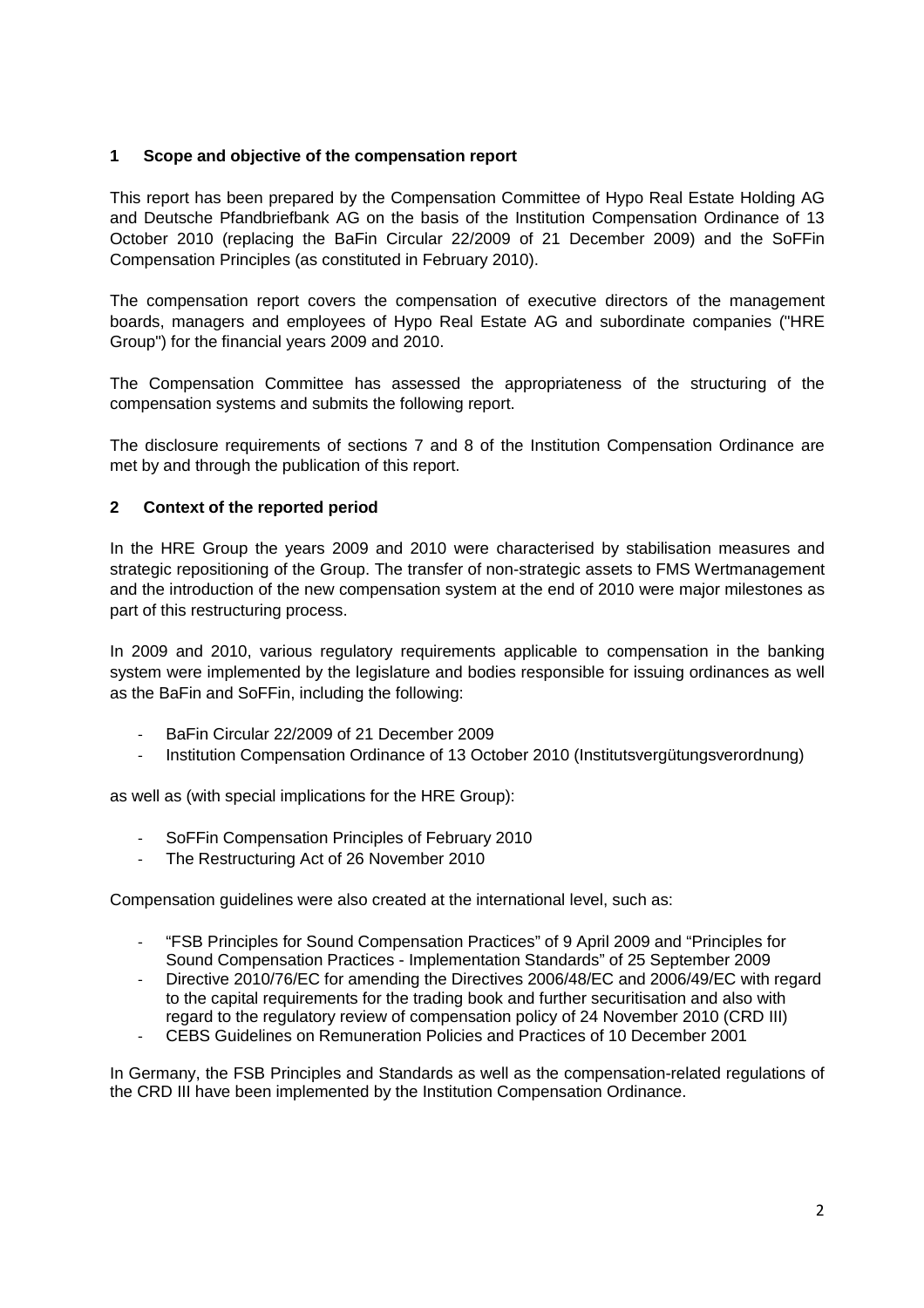### **3 Development and introduction of the "new compensation system"**

In 2009 and 2010, the HRE Group developed a "new compensation system" consistent with the regulatory and legal requirements with regard to compensation and, in particular, the requirements relating to adequacy, sustainability (in terms of defferrals of paymemts based on criteria for sustainable success for Risk Takes) and transparency. This was adopted in May 2010 by the Management Board and Supervisory Board. On the basis of an independent appraisal SoFFin confirmed on 6 May 2010 that the new compensation system was consistent with the compensation principles of the SoFFin. Based on the obligations from the framework agreement of 24 August 2010 the new compensation system had to be implemented within three months after the approval by SoFFin within the ramifications of civil and labour relations legislation. The Management Board of Hypo Real Estate Holding AG and Deutsche Pfandbriefbank AG adhered strictly to this requirement and initiated the necessary implementation steps.

In October 2010, the Management Board postponed the implementation of the "new compensation system" at the request of SoFFin with a view to impending new legal provisions and the Restructuring Act already available in draft form at the time until the intention of the legislative authorities had been conclusively resolved.

The Restructuring Act adopted on 26 November 2010 introduced a regulation in section 10 (2a) FMStFG for companies operating in the financial sector which take advantage of stabilisation measures in accordance with Section 7 of this Act and in which the fund holds at least 75% of the shares either directly or indirectly via one or more subsidiaries. As a result, the monetary compensation payable to the members of executive bodies and employees must not exceed  $\epsilon$ 500,000 per annum in each case. Variable compensation is inadmissible.

In December 2010, in accordance with the Restructuring Act and after consultation with SoFFin, the HRE Group resumed the process (which had previously been postponed) of introducing the "new compensation system" and made the necessary adjustments resulting from the Restructuring Act. In its concept, the "new compensation system" of the HRE Group comprised fixed as well as variable compensation components and was maintained as the target system. The regulations regarding variable compensation are not applicable during the period in which the new legal regulation is in place. Care was taken to ensure that no new entitlements for variable compensation arise due to the introduction of the "new compensation system" in the period and for the period for which the Restructuring Act is applicable. Due to the partly conflicting provisos in the German Restructuring Law and the Institution Compensation Ordinance respectively the CEBS Guideline the provisos of the Institution Compensation Ordinance respectively the CEBS Guideline are not fulfilled completely now. From a legal perspective the German Restructuring Law is higher level legislation and therefore overriding the Compensation Ordinance respectively the CEBS Guideline at least in Germany.

The "new compensation system" was implemented with retroactive effect as of 1 January 2010 with due consideration being given to the Restructuring Act, and in particular Section 10 (2a) FMStFG:

- For Germany, the HRE Group concluded new collective agreements with the Group Works Council in December 2010; these replaced the collective agreements for the "new compensation system" previously concluded in July 2010 and take account of the new legal regulations.
- The employees of the HRE Group were provided either with new employment contracts (Germany) or "letters of variation" at the international locations; for employees in Germany, these refer to the collective agreements of December 2010. For senior executives and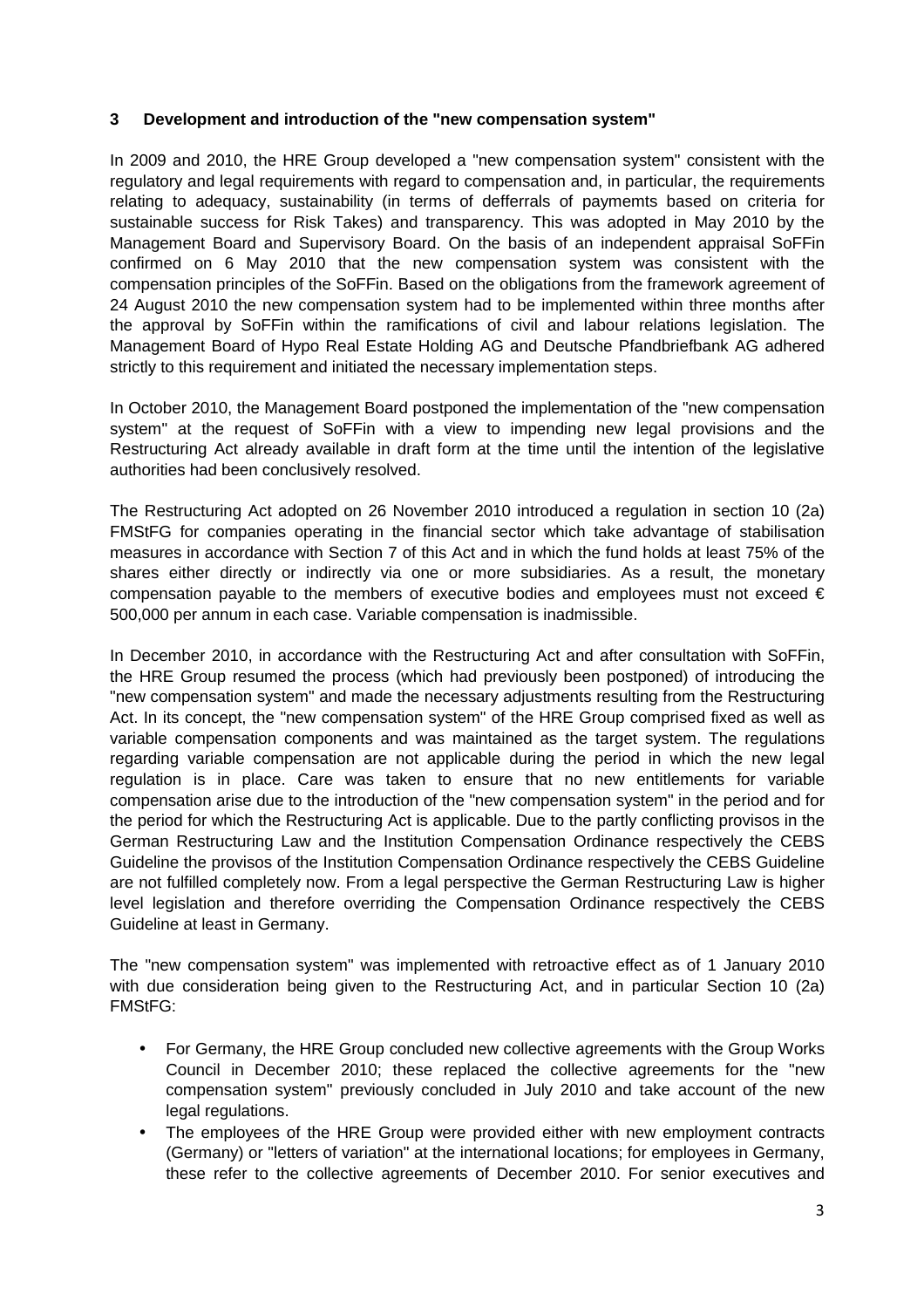employees at the international locations, which are not covered by the scope of the collective agreements, these refer to the "variable compensation plan" to be adopted by the HRE Group for each calendar year.

• With the background of the Restructuring Act no new entitlements for variable compensation have been founded for 2010 already.

This procedure was approved by the Supervisory Board of Hypo Real Estate Holding AG and Deutsche Pfandbriefbank AG with the resolution of 6 December 2010 and by the SoFFin with the letter of 13 December 2010.

# **4 Principles and breakdown of compensation**

The fundamental principle of the "new compensation system" is to provide adequate and competitive overall compensation. The overall compensation of managers and employees currently consists exclusively of the annual fixed salary as well as social and incidental benefits. Given that the regulations concerning variable compensation do not apply during the period in which variable compensation for employees of HRE is prohibited by law, there is currently no possibility of offering incentive measures to motivate conduct or recognise performance as part of the compensation system.

The "new compensation system" is based on a world-wide systematic evaluation carried out for all functions within the HRE Group on the basis of a function classification system introduced for this purpose in the year 2010.

#### **4.1 Fixed salary components**

All employees of the HRE Group receive an annual fixed salary which is generally reviewed in an annual review process and adjusted where necessary. The HRE Group determines the fixed salary based on a direct function-specific market comparison. In order to ensure adequacy and competitiveness of the fixed salaries as well as compliance with the regulatory requirements, the HRE Group uses the services of external independent compensation and legal advisors.

With regard to the company pension arrangements, the HRE Group operates various company pension schemes. The HRE Group provides further social and incidental benefits giving due consideration to the regulations of tax and social insurance law.

The regulations of the HRE Group regarding the company pension scheme as well as social and incidental benefits were also reviewed by an external compensation consultant to determine their adequacy and competitiveness. As a result of that review it was established that the HRE Group has to improve its offering for individual benefits in every country.

#### **4.2 Variable compensation components**

Variable compensation is not permitted for the HRE Group at present as a result of Section 10 (2a) FMStFG.

#### **4.3 Individual extra payments**

As part of the restructuring process, special payments were agreed on an individual basis both in Germany and at the international locations for employees occupying positions of particular significance as well as for new employees, who were required for the successful restructuring process.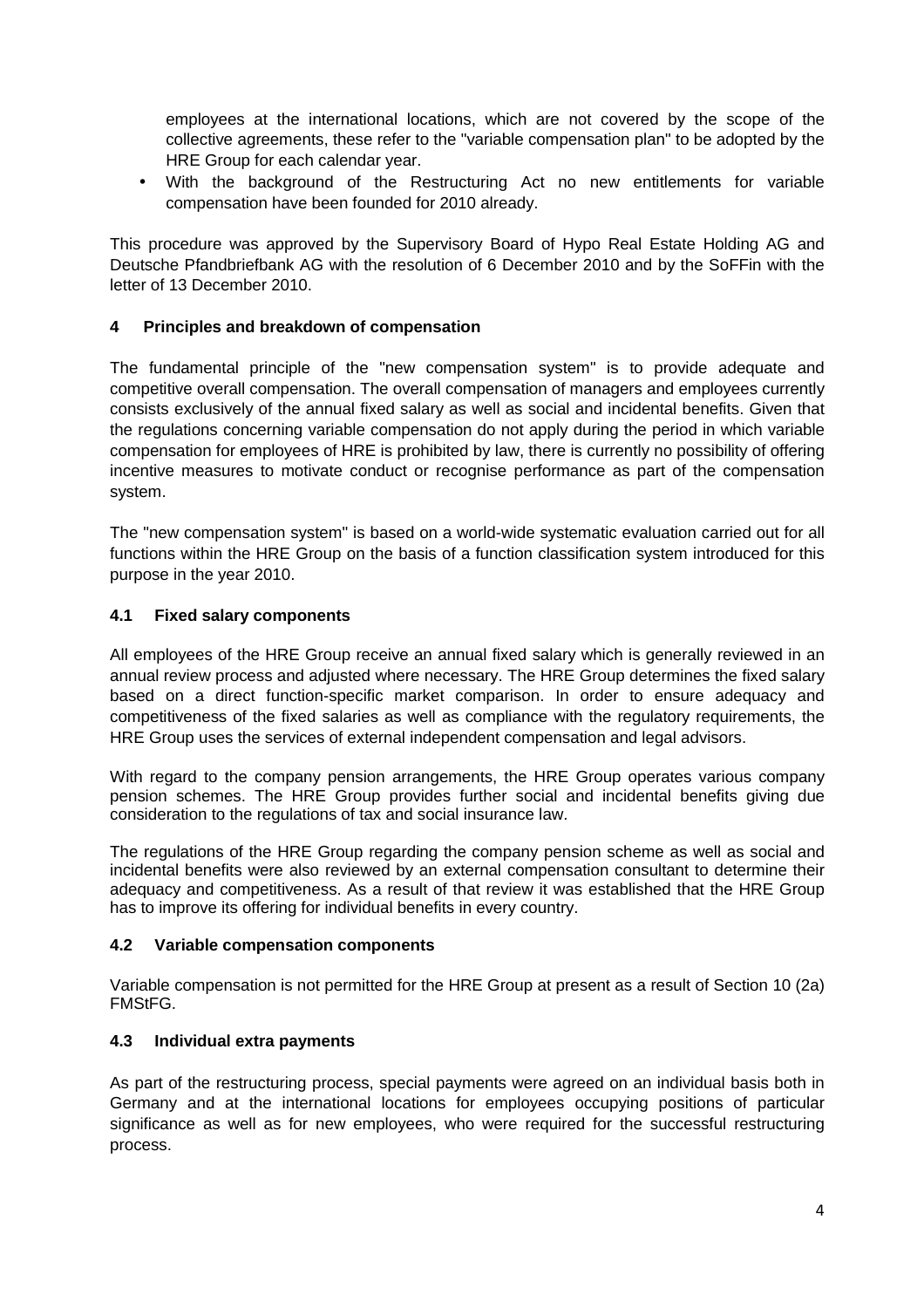Following an extensive analysis of the legal situation, in particular Section 10 (2a and c) FMStFG, the Management Board decided on 10 December 2010 that these special payments governed by individual contracts would be paid out for 2010 in accordance with the individual commitments made to the extent that the awards had been earned by 31 December 2010 as a result of the contractually agreed loyalty of the employee and given that the prohibition does not apply to entitlements earned before 1 January 2011. No payments were made for subsequent periods in Germany.

# **5 Governance structure for compensation**

In line with the regulations of the German Stock Corporation Act (Aktiengesetz), the HRE Group has a two-tier executive body and management structure. This consists of the Supervisory Board, which is an independent supervisory body, and the Management Board, which is responsible for the management of the organization. The Supervisory Board monitors, determines, and holds the responsibility for the compensation of the members of the Management Board, and the Management Board monitors, determines, and holds the responsibility for the compensation schemes of the HRE Group and ratifies the extent and distribution of compensation. In line with the bylaws for the Supervisory Board of Hypo Real Estate Holding AG and Deutsche Pfandbriefbank AG, the compensation system is subject to approval by the Supervisory Board.

In line with the BaFin Circular 22/2009 published in December 2009, the Management Board of Hypo Real Estate Holding AG and Deutsche Pfandbriefbank AG set up a Compensation Committee on 22 January 2010. The Compensation Committee consists of representatives of Human Resources, Origination, Portfolio & Product Management, Risk Management & Control, Compliance / Corporate Governance, Finance and – as non-voting member – a representative of Internal Audit. The Compensation Committee is chaired by the Head of Human Resources.

The Compensation Committee monitors the adequacy of compensation of the employees of the HRE Group, and also monitors the adequate further development of compensation.

The Compensation Committee reports its resolutions and recommendations to the Supervisory Board and the Management Board and prepares an annual report regarding the adequacy of compensation equally submitted to the Supervisory Board and the Management Board. If and where necessary, the Compensation Committee also reports in specific, event-related situations. The chairman of the Supervisory Board can also directly obtain information from the Compensation Committee.

The Compensation Committee held three ordinary and two extraordinary meetings in 2010.

# **6 Disclosure of compensation data**

# **6.1 No variable compensation for 2009**

In view of the ongoing difficult situation on the financial markets, the continued negative results of the Group and owing to the fact that support is still necessary, the HRE Group did not provide a budget for any discretionary variable compensation for the year 2009 and did not make any such payments. This was applicable, as was the case in 2008, for all subsidiaries and locations.

However, following liaison with the main stakeholders, a voluntary one-off payment was provided as an alternative to the non-payment of variable compensation. With regard to the form and the implementation of the planned alternative solution, the Management Board focused mainly on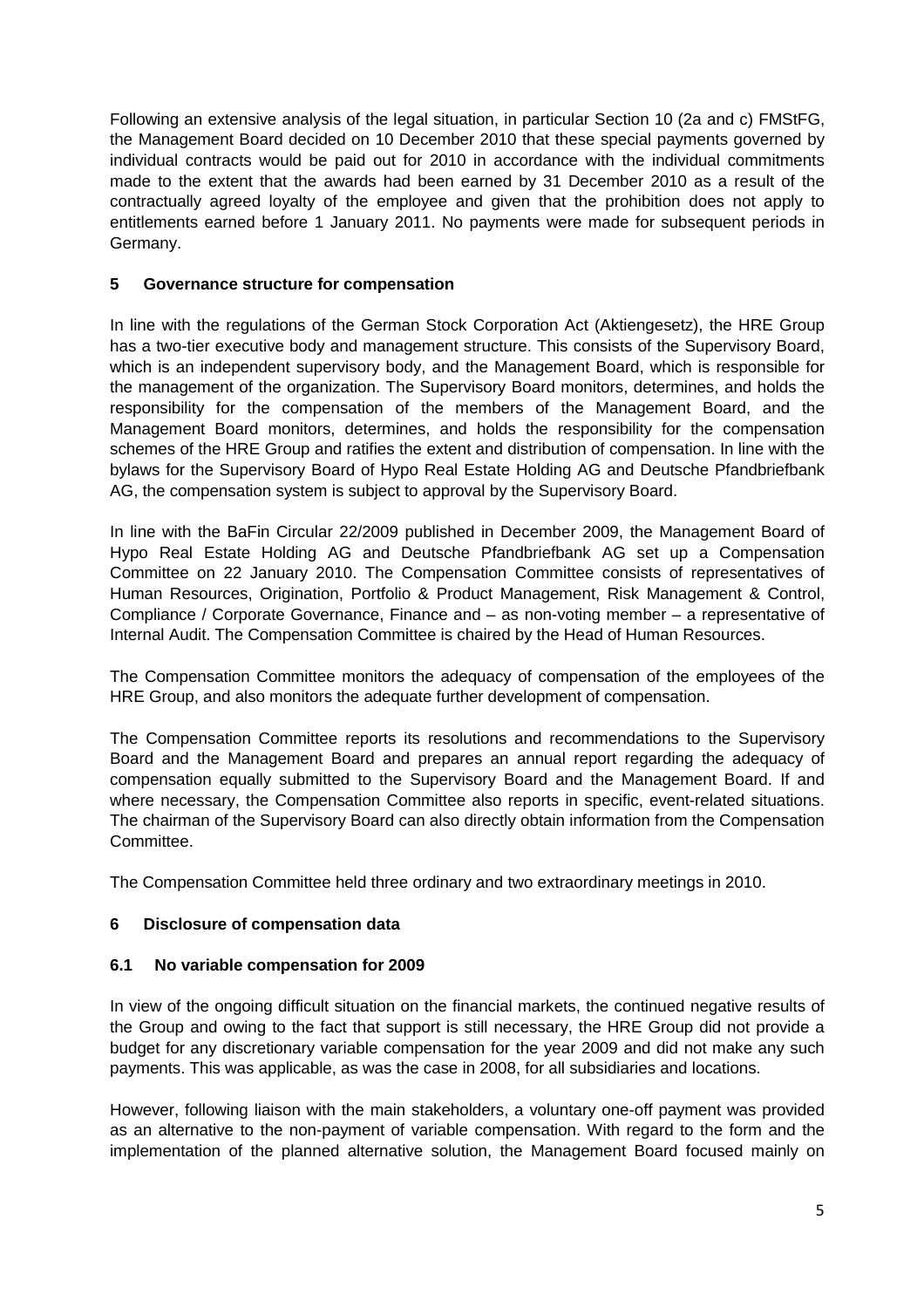ensuring operational stability and avoiding operational and labour law risks backing the motivation and management of key staff in the critical phase of restructuring.

The intention, legal background, extent and content of this payment differed from the discretionary variable compensation which was paid in the past. Under such an alternative solution, the payment in Germany and some other countries was granted only to employees who, in return, waived their entitlement in a legally effective manner to any payment of discretionary variable compensation for the year 2009 and, in certain cases, additionally for 2008.

The extent of the voluntary one-off payments amounted to a total of  $\epsilon$  25 million throughout the Group.

### **6.2 No variable compensation for 2010**

In anticipation of the legally required prohibition of variable compensation according to Section 10 (2a) FMStFG for periods as from 1 January 2011 this prohibition was applied to all subsidiaries and locations of the HRE Group already regarding new entitlements of variable compensation for 2010.

### **6.3 Disclosure of compensation data in accordance with Section 7 of the Institution Compensation Ordinance**

The total compensation awarded (excluding any granted deferred payments of previous years) amounted to € 149.0 million for 2009 and € 120.8 million for 2010. Of these figures base salary accounted for € 119.3 million in 2009 and € 116.2 million in 2010. The difference in 2009 consisted in the voluntary one-off payment of  $\epsilon$  25 million and individual extra payments of  $\epsilon$  4.7 million. In 2010, the difference equals the individual extra payments of €4.6 million.

| Disclosure according to Section 7 of<br>the Institution Compensation<br>Ordinance |            | 2009 |            |            |            |      |                  |                            |
|-----------------------------------------------------------------------------------|------------|------|------------|------------|------------|------|------------------|----------------------------|
| Compensation components, $\epsilon$ million                                       | <b>CEO</b> | COO  | <b>CFO</b> | <b>CRO</b> | <b>REF</b> | T/PF | <b>HRE Group</b> | Number of<br>beneficiaries |
| Base salary                                                                       | 5.0        | 38.3 | 14.2       | 35.7       | 7.1        | 19.0 | 119.3            | 1647                       |
| Voluntary one-off payment                                                         | 0.7        | 7.3  | 2.9        | 6.3        | 2.1        | 5.7  | 25.0             | 1 3 6 8                    |
| Individual extra payments                                                         | 0.9        | 0.9  | 0.4        | 0.7        | 0.5        | 1.3  | 4.7              | 145                        |
| <b>Total compensation</b>                                                         | 6.6        | 46.5 | 17.5       | 42.7       | 9.7        | 26.0 | 149.0            | 1647                       |

The amounts are broken down over the individual divisions as of 31 December 2009

| Disclosure according to Section 7 of<br>the Institution Compensation<br>Ordinance |            |      |            |            |                    |      |                  | 2010                       |
|-----------------------------------------------------------------------------------|------------|------|------------|------------|--------------------|------|------------------|----------------------------|
| Compensation components, $\in$ million                                            | <b>CEO</b> | COO  | <b>CFO</b> | <b>CRO</b> | <b>REF</b><br>/PSF | T/AM | <b>HRE Group</b> | Number of<br>beneficiaries |
| Base salary                                                                       | 5.6        | 34.8 | 16.5       | 32.6       | 12.3               | 14.4 | 116.2            | 1 6 3 4                    |
| Individual extra payments                                                         | 0.1        | 0.8  | 0.9        | 1.3        | 0.3                | 1.2  | 4.6              | 188                        |
| <b>Total compensation</b>                                                         | 5.7        | 35.6 | 17.4       | 33.9       | 12.6               | 15.6 | 120.8            | 1634                       |

The amounts are broken down over the divisions as of 31 December 2010

### **6.4 Disclosure of compensation data in accordance with Section 8 of the Institution Compensation Ordinance**

The BaFin Circular 22/2009 of 21 December 2009 specifies that financial institutions have to carry out a risk analysis under their own responsibility and identify employees who are able to enter into significant risk positions, so called risk takers.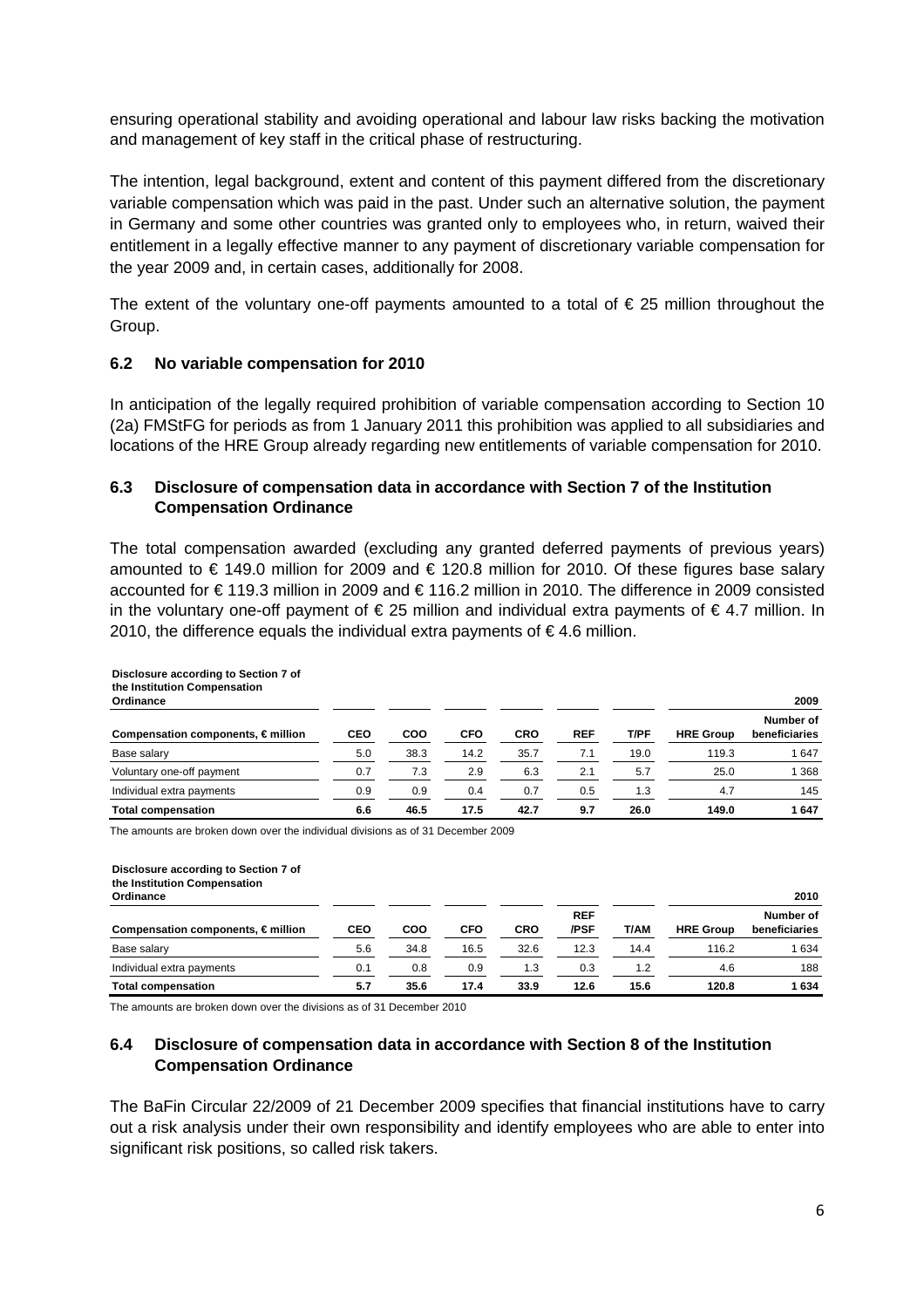For the year 2009 only the executive directors of the management boards of Hypo Real Estate Holding AG and Deutsche Pfandbriefbank AG were proposed as risk takers by the Compensation Committee. Beyond the requirement resulting directly from the BaFin circular it was further recommended that the executive directors of DEPFA Bank plc should also be regarded as risk takers for the year 2009. The Management Board of HRE Holding AG, Deutsche Pfandbriefbank AG, and the Executive Board of DEPFA Bank plc approved the proposal of the Compensation Committee and adopted the relevant resolutions. This decision takes account of the fact that, for the year 2009, the overriding objective of the HRE Group was to reduce risks, and also to restructure and reposition the Group. In addition, in 2009, all major decisions in connection with major risk positions were the responsibility of the Management Board.

The total compensation awarded (excluding any granted deferred payments of previous years) of the ten identified risk takers, all of whom are also managing directors, amounted to  $\epsilon$  5.6 million for 2009. Of this figure, base salary accounted for  $\epsilon$  3.5 million. The difference consists of the voluntary one-off payment of  $\epsilon$  0.1 million and individual extra payments of  $\epsilon$  2.0 million.

| Disclosure according to Section 8 of<br>the Institution Compensation<br>Ordinance |            |            |            |            |            |      |                  | 2009                       |
|-----------------------------------------------------------------------------------|------------|------------|------------|------------|------------|------|------------------|----------------------------|
| Compensation components, $\in$ million                                            | <b>CEO</b> | <b>COO</b> | <b>CFO</b> | <b>CRO</b> | <b>REF</b> | T/PF | <b>HRE Group</b> | Number of<br>beneficiaries |
| Base salary                                                                       | 1.0        | 0.6        | 0.1        | 0.6        | 0.0        | 1.2  | 3.5              | 10                         |
| Voluntary one-off payment                                                         | 0.0        | 0.0        | 0.0        | 0.0        | 0.0        | 0.1  | 0.1              |                            |
| Individual extra payments                                                         | 0.9        | 0.3        | 0.0        | 0.0        | 0.0        | 0.8  | 2.0              | 4                          |
| <b>Total compensation</b>                                                         | 1.9        | 0.9        | 0.1        | 0.6        | 0.0        | 2.1  | 5.6              | 10                         |

The amounts are broken down over the divisions as of 31 December 2009

In addition, a total of  $\epsilon$  0.6 million was paid out to one beneficiary as severance payment upon the termination of the employment agreement.

For the year 2010, in line with the BaFin Circular 22/2009 and in consent with the proposal of the Compensation Committee, the Management Board of the HRE Group defined the so-called risk takers in accordance with the following criteria:

- All executive directors of the management boards of Hypo Real Estate Holding AG, Deutsche Pfandbriefbank AG as well as Depfa Bank plc
- All second level managers
- Employees in Origination exercising independent support responsibility for a country, a region or a group of customers or holding an A-vote in the Risk Committee (RC)
- All function holders who are voting members in the Risk Committee (RC), in the Asset and Liability Committee (ALCO), in the ad hoc Committee, in the Finance Committee and also in the Compensation Committee
- All employees who carry out management or specialist functions in which the following substantial risks can be established: Balance sheet risks, P&L risks, credit, liquidity, market, legal, reporting and reputation risks or trustee risks
- In relation to a legal entity or branch, executives or employees holding responsibility either as branch managers or to the respective regulatory authority.

Under these criteria, 134 functions were classified as risk takers for 2010. This is equivalent to approximately 10% of the overall workforce.

For the following disclosure of compensation data a distinction is made between risk takers and executive directors of the management boards. Please note that the above-mentioned 134 risk taker functions also comprise executive directors of the management boards.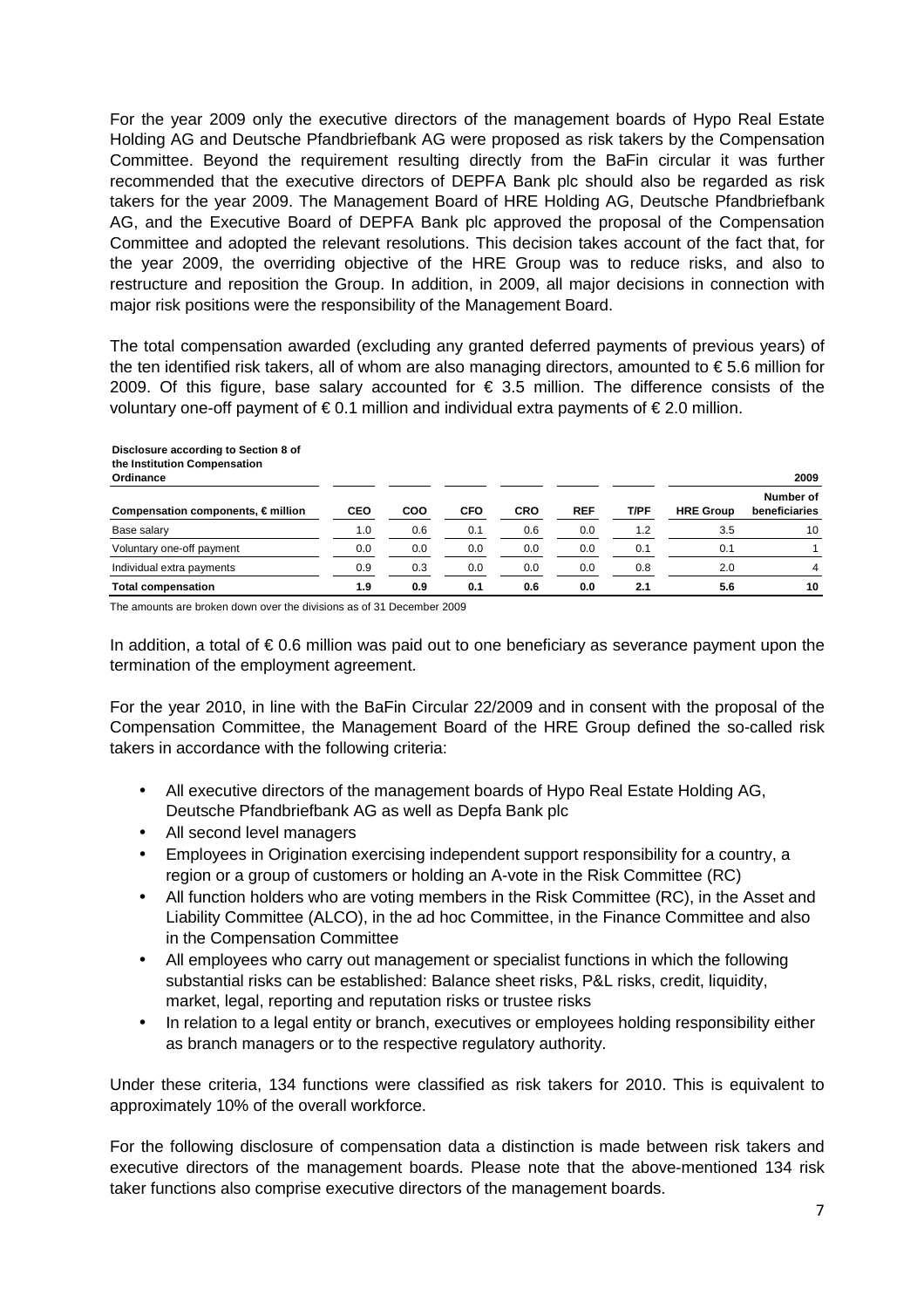The total compensation awarded (excluding any granted deferred payments of previous years) of the 114 identified risk takers (excluding executive directors of the management boards) amounted to € 20.9 million for 2010. Of this figure, fixed salary accounted for € 18.8 million. The difference comprises the individual extra payments of  $\epsilon$  2.1 million.

| Disclosure according to Section 8 of<br>the Institution Compensation<br>Ordinance |            |     |            |            |                    |      |                  | 2010                       |
|-----------------------------------------------------------------------------------|------------|-----|------------|------------|--------------------|------|------------------|----------------------------|
| Compensation components, $\in$ million                                            | <b>CEO</b> | COO | <b>CFO</b> | <b>CRO</b> | <b>REF</b><br>/PSF | T/AM | <b>HRE Group</b> | Number of<br>beneficiaries |
| Fixed salary                                                                      | 1.0        | 2.8 | 2.6        | 4.5        | 4.2                | 3.7  | 18.8             | 114                        |
| Individual extra payments                                                         | 0.0        | 0.2 | 0.4        | 0.6        | 0.2                | 0.7  | 2.1              | 44                         |
| <b>Total compensation</b>                                                         | 1.0        | 3.0 | 3.0        | 5.1        | 4.4                | 4.4  | 20.9             | 114                        |

The amounts are broken down over the divisions as of 31 December 2010

In addition, a figure of  $\epsilon$  320 thousand was paid out to two beneficiaries as severance payments upon the termination of their employment agreements. The maximum individual amount was € 230 thousand.

In addition, a payment of  $\epsilon$  20 thousand was agreed for one beneficiary for commencing the employment agreement.

The total compensation awarded (excluding any granted deferred payments of previous years) for the 21 executive directors of the management boards amounted to  $\epsilon$  6.3 million for 2010. Of this figure, fixed salary accounted for  $\epsilon$  5.9 million. The difference comprises the individual extra payments of  $\in$  0.4 million.

| Disclosure according to Section 8 of<br>the Institution Compensation<br>Ordinance |            |     |            |            |                    |      |                  | 2010                       |
|-----------------------------------------------------------------------------------|------------|-----|------------|------------|--------------------|------|------------------|----------------------------|
| Compensation components, $\in$ million                                            | <b>CEO</b> | COO | <b>CFO</b> | <b>CRO</b> | <b>REF</b><br>/PSF | T/AM | <b>HRE Group</b> | Number of<br>beneficiaries |
| Fixed salary                                                                      | 1.0        | 0.7 | 1.1        | 1.3        | 0.5                | 1.3  | 5.9              | 21                         |
| Individual extra payments                                                         | 0.0        | 0.0 | 0.1        | 0.1        | 0.0                | 0.2  | 0.4              |                            |
| <b>Total compensation</b>                                                         | 1.0        | 0.7 | 1.2        | 1.4        | 0.5                | 1.5  | 6.3              | 21                         |

The amounts are broken down over the divisions as of 31 December 2010

As a result of the prohibition of variable compensation, no deferred payments were granted in 2010 nor any compensation depending on a sustainable development in value.

#### **7 Effects of the Restructuring Act and adequacy of compensation**

The cancellation of the variable compensation components has resulted in a reduction in overall monetary compensation. The overall compensation had previously reflected market conditions and was thus adequate. This was confirmed in 2010 by an independent expert engaged by SoFFin.

After the suspension of the variable compensation component, this is currently no longer the case; this has also been confirmed by an independent expert and established by the Compensation Committee in its extraordinary meeting held on 25 March 2011.

As a consequence, in addition to the movement of labour and/or enticing away of employees on a general level and in particular of specialists and key staff, who are required for a successful turnaround of the group it is becoming increasingly difficult to recruit specialists and high– performers on the labour market.